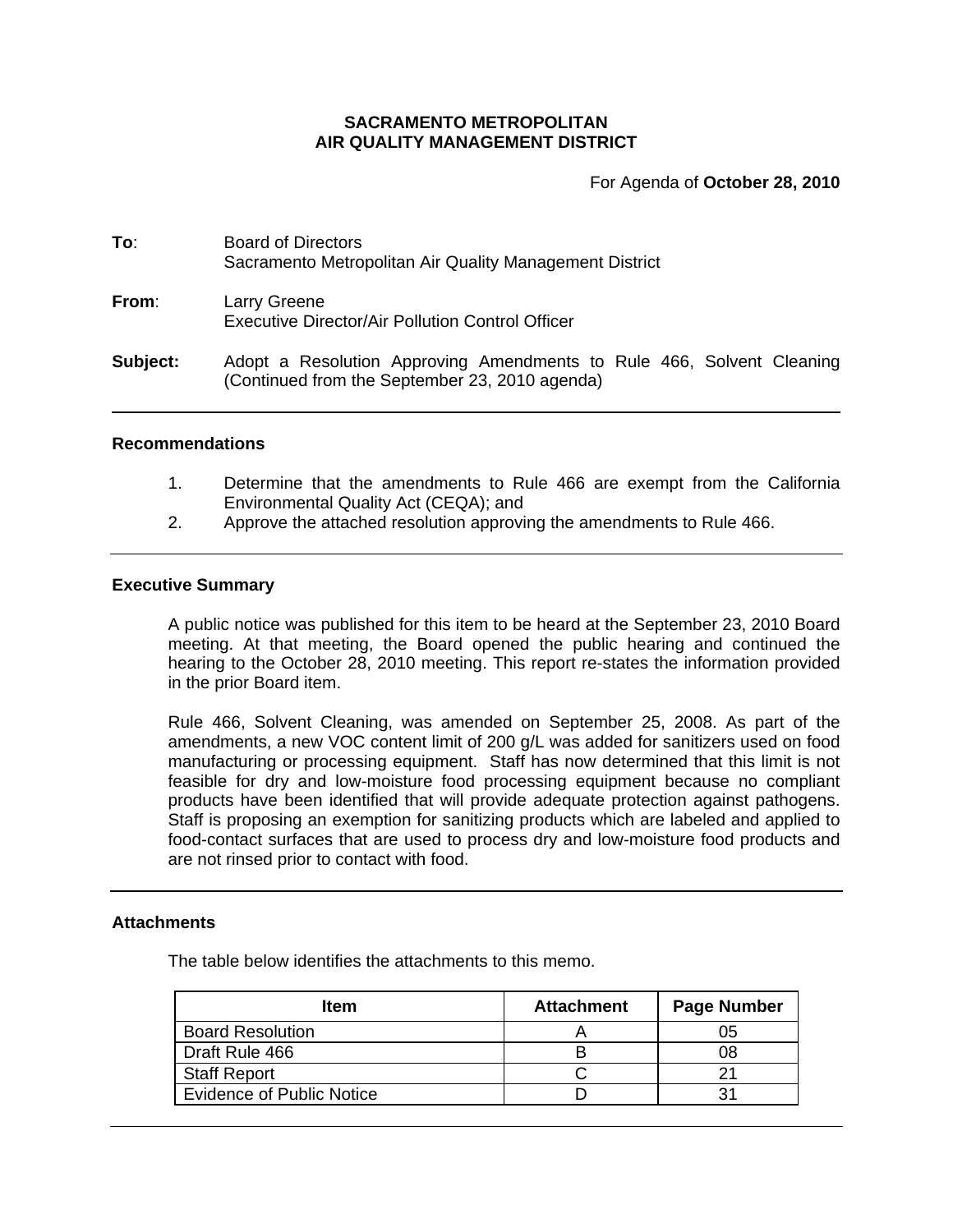Board Memo Rule 466, Solvent Cleaning October 28, 2010, Page 2

## **Background**

Rule 466 reduces the emissions of VOC from solvent cleaning operations and activities by limiting the VOC content of cleaning solvents. VOC emissions are further reduced by work practice requirements for the storage and disposal of new and spent cleaning solvents. The rule was first adopted on May 23, 2002 and was last amended on September 25, 2008.

The September 25, 2008 amendments to Rule 466 added a VOC content limit of 200 g/L for materials used in the sterilization of food manufacturing or processing equipment, to be effective one year later. Staff subsequently received comments claiming that the limit is not feasible for dry food manufacturing and processing equipment. After investigating this issue, Staff was unable to identify any compliant sanitizers that would provide adequate protection against pathogens. Low-VOC sanitizers typically have high water content and dry more slowly than the higher VOC products. The water residue left behind by low-VOC products provides an opportunity for any remaining pathogens to reproduce. While wet food processing operations can eliminate this risk by rinsing away any residual pathogens, rinsing would unduly burden dry food processors, because an extensive amount of time would be required to tear down, sanitize, dry and reassemble the equipment before contact with the dry food product.

Staff sent an enforcement advisory to affected sources in August 2009 before the new VOC limit went into effect. The advisory stated that Staff would not enforce the VOC limit for sterilization of food manufacturing and processing equipment for sanitizers that are applied to food contact surfaces that process dry or low-moisture foods.

## **Summary of Proposed Changes**

The proposed amendments to Rule 466 exempt from the rule requirements (except recordkeeping) sanitizing products which are labeled and applied to food-contact surfaces that are used to process dry and low-moisture food products and are not rinsed prior to contact with food. Staff has defined a low-moisture food as having a water activity less than 0.85 or other applicable standards approved by the Air Pollution Control Officer, California Air Resources Board, and U.S. Environmental Protection Agency. The proposed amendments also include a definition and test method for water activity.

## **Impact on Businesses**

The proposed amendments do not impose any added cost to businesses.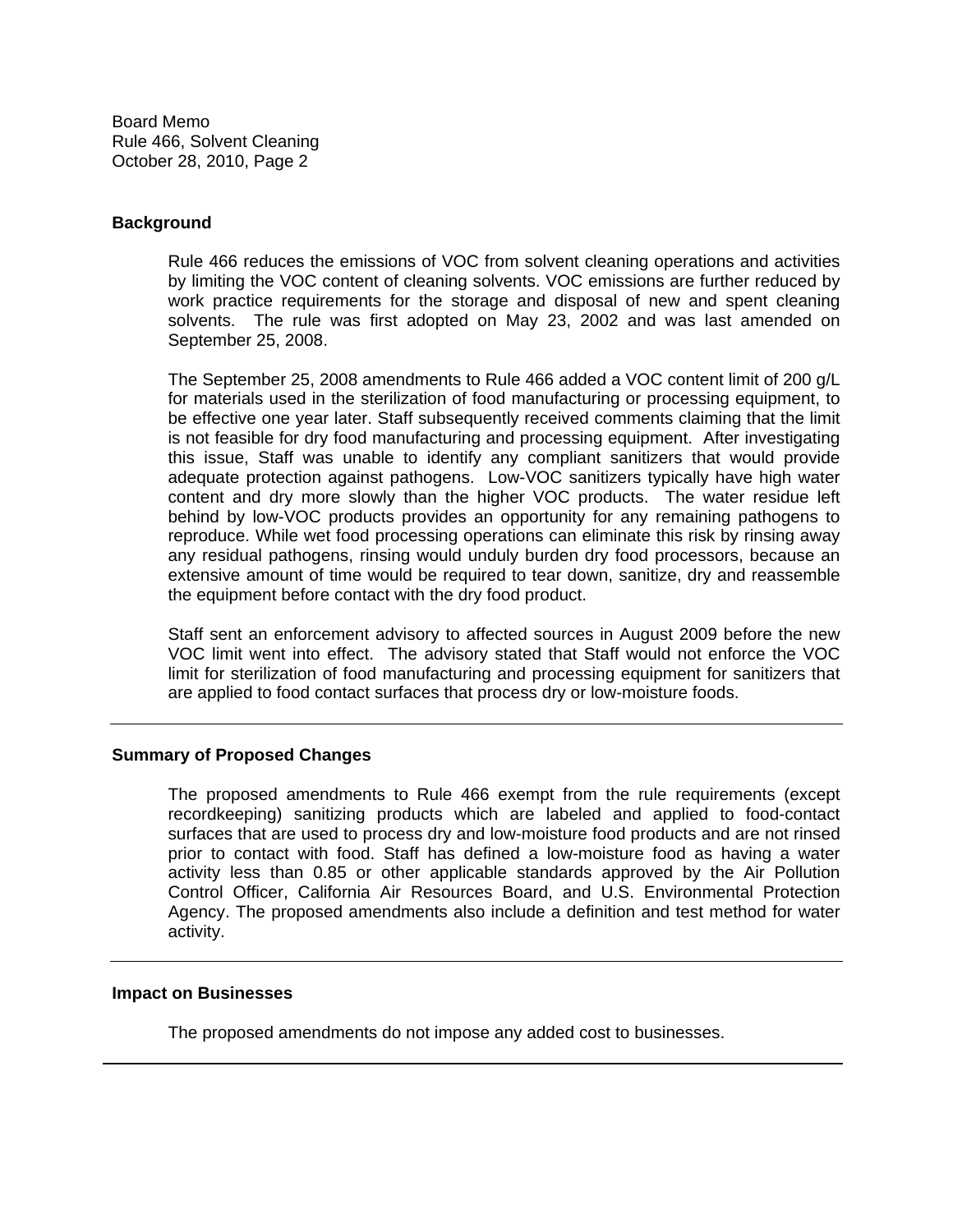Board Memo Rule 466, Solvent Cleaning October 28, 2010, Page 3

### **District Impacts**

The proposed amendments will not create a need for additional Staff resources.

### **Emission Impacts**

The proposed exemption for Rule 466 will result in loss a of 0.005 tons per day of VOC emissions reductions that were expected to be achieved when Rule 466, along with eight other rules with solvent cleaning requirements, were amended in September and October of 2008.

### **Environmental Review and Compliance**

Staff finds that the approval of the proposed action is exempt from CEQA under Section 15061(b)(3) of the State CEQA Guidelines because it can be seen with certainty that there is no possibility that the activity in question may have a significant adverse effect on the environment. Because the lower VOC limit was infeasible for dry food manufacturers and processors, the limit was never enforced and therefore there will be no environmental impact.

#### **Public Outreach and Comments**

Staff held meetings with Blue Diamond Growers to discuss the issues with the low-VOC limit for dry and low-moisture food processers. Staff reviewed documents to support claims regarding sanitation requirements and studies of sanitizer effectiveness. Staff also visited Blue Diamond's facility to examine the equipment and processes to determine the feasibility of low-VOC sanitizer use. A 30-day notice for the public hearing was published in the Sacramento Bee on August 23, 2010 and posted on the District's web site. The notice was also mailed and e-mailed to members of the public who have requested notices for rulemaking activity. Staff will receive comments during the 30-day period. The public will also have an opportunity to address the SMAQMD Board of Directors during the hearing.

A notice was e-mailed to members of the public who have requested notices for rulemaking activity regarding the continuance of the public hearing to the October 28, 2010 Board meeting.